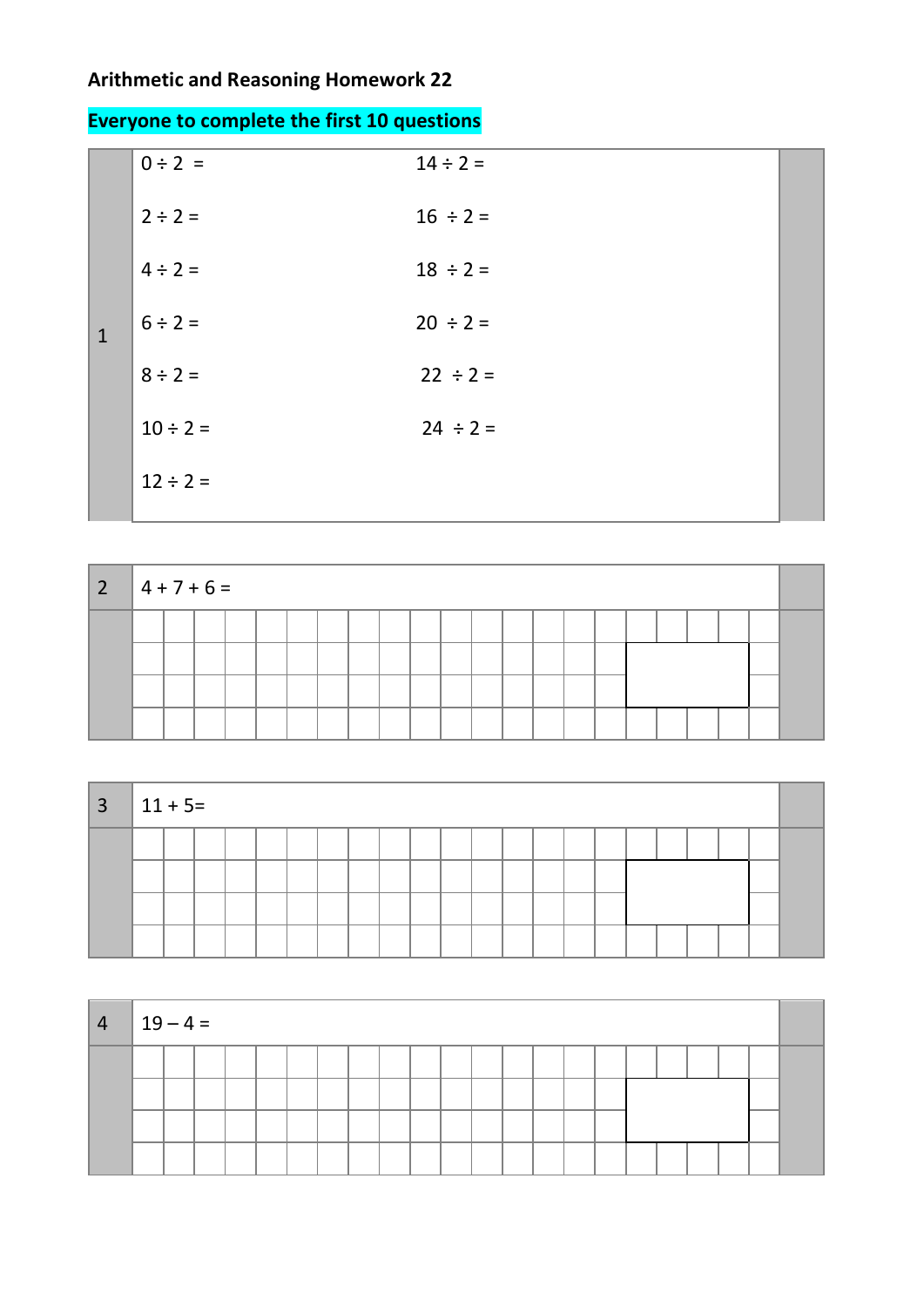| 5 | $\parallel$ 45 + 10 = |  |  |  |  |  |  |  |  |  |  |  |
|---|-----------------------|--|--|--|--|--|--|--|--|--|--|--|
|   |                       |  |  |  |  |  |  |  |  |  |  |  |
|   |                       |  |  |  |  |  |  |  |  |  |  |  |
|   |                       |  |  |  |  |  |  |  |  |  |  |  |
|   |                       |  |  |  |  |  |  |  |  |  |  |  |

| -6 |  | $+56 = 76$ |  |  |  |  |  |  |  |  |  |
|----|--|------------|--|--|--|--|--|--|--|--|--|
|    |  |            |  |  |  |  |  |  |  |  |  |
|    |  |            |  |  |  |  |  |  |  |  |  |
|    |  |            |  |  |  |  |  |  |  |  |  |

| Use these words to complete the sentences.<br>hours year weeks day |  |
|--------------------------------------------------------------------|--|
| There are $52$ ____________ in a __________.                       |  |
| There are 24<br>in a __________.                                   |  |
|                                                                    |  |

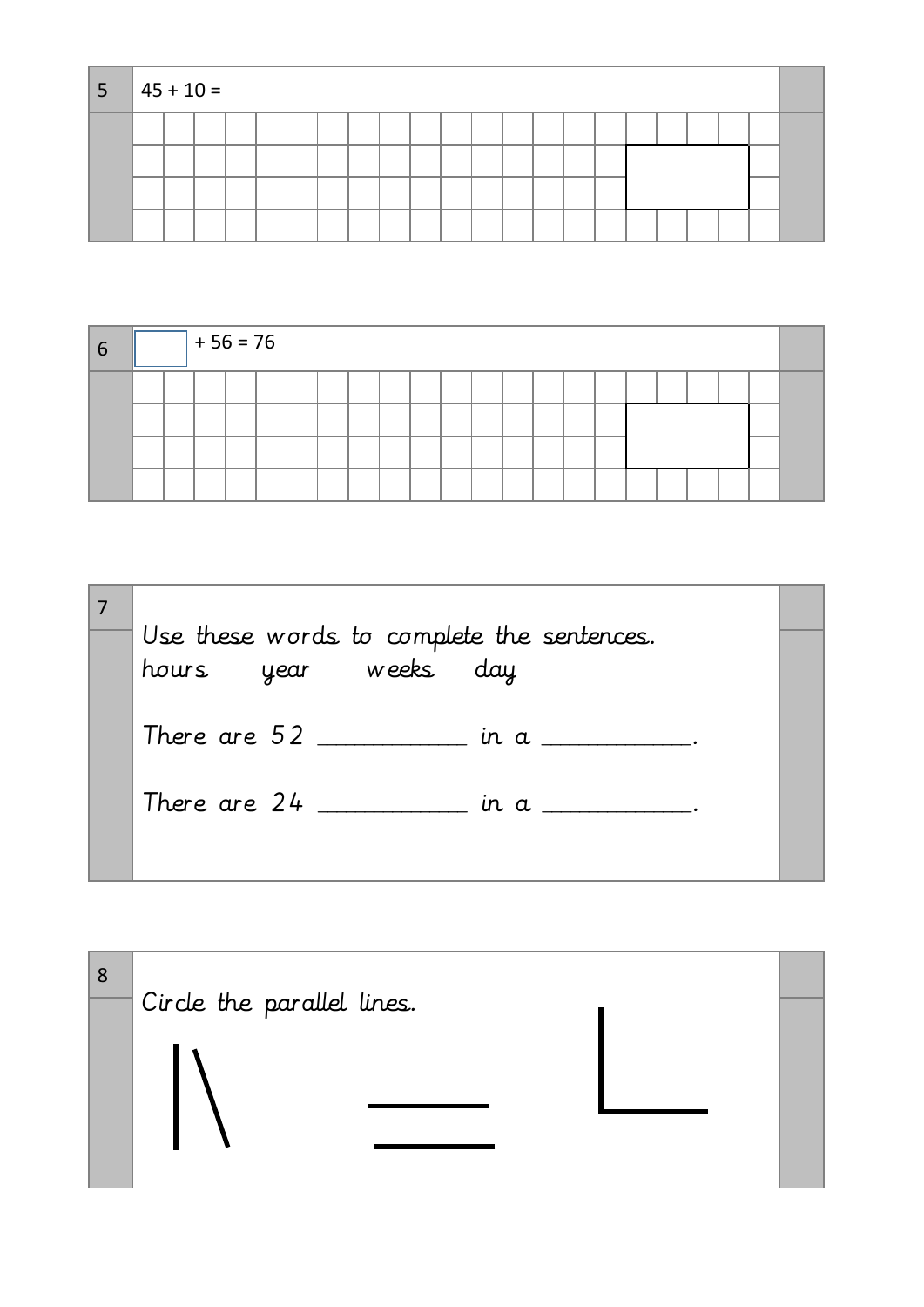

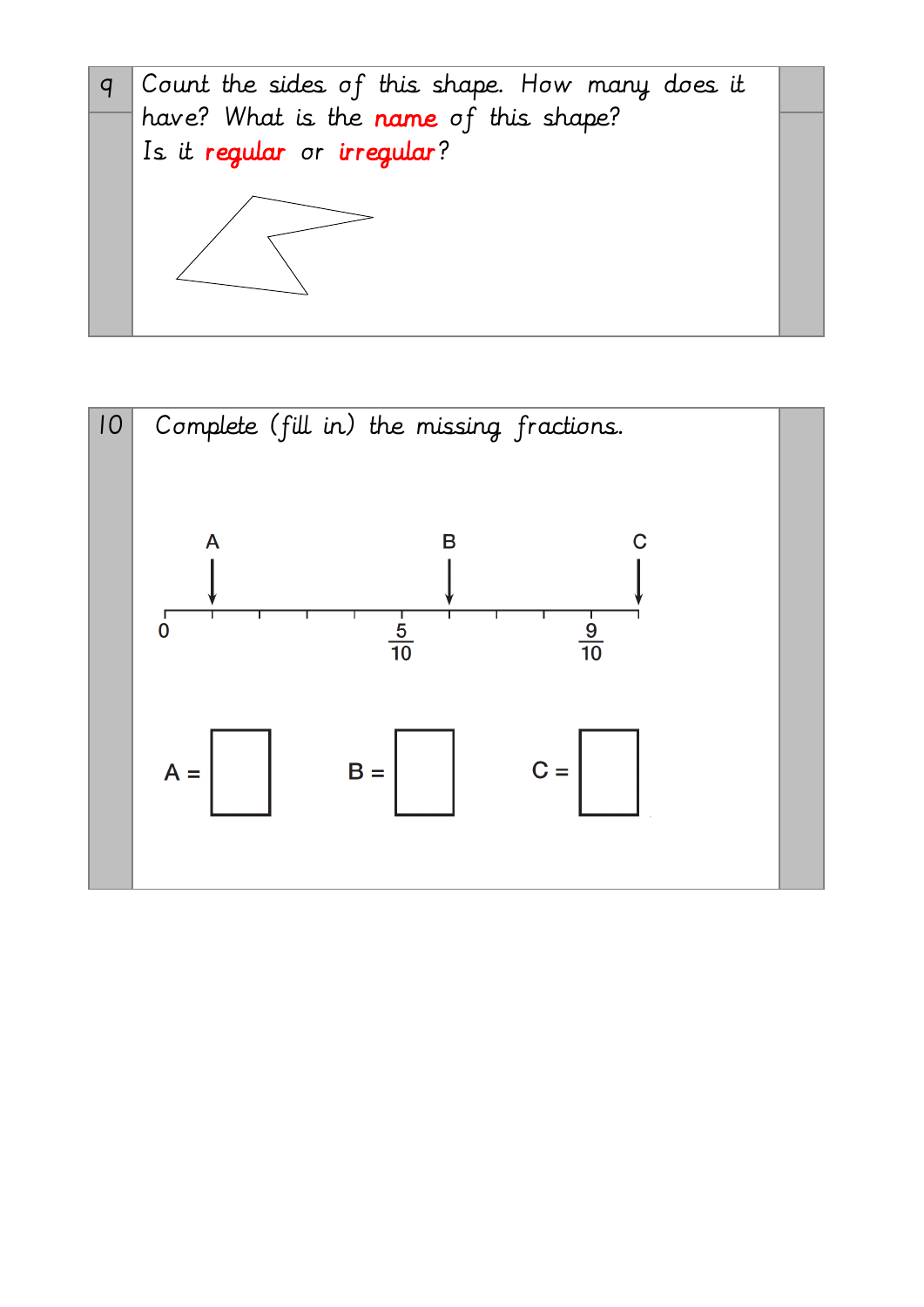| 11 |  |  |  | $+674 = 983$ |  |  |  |  |  |  |  |
|----|--|--|--|--------------|--|--|--|--|--|--|--|
|    |  |  |  |              |  |  |  |  |  |  |  |
|    |  |  |  |              |  |  |  |  |  |  |  |

| 12 |  |  |  | One hundred and forty two more than four hundred and nineteen is? |  |  |  |  |  |  |  |  |  |  |  |  |  |  |  |
|----|--|--|--|-------------------------------------------------------------------|--|--|--|--|--|--|--|--|--|--|--|--|--|--|--|
|    |  |  |  |                                                                   |  |  |  |  |  |  |  |  |  |  |  |  |  |  |  |
|    |  |  |  |                                                                   |  |  |  |  |  |  |  |  |  |  |  |  |  |  |  |
|    |  |  |  |                                                                   |  |  |  |  |  |  |  |  |  |  |  |  |  |  |  |
|    |  |  |  |                                                                   |  |  |  |  |  |  |  |  |  |  |  |  |  |  |  |

| $13 \left  \frac{2}{5} \right.$ of 40 = |  |  |  |  |  |  |  |  |  |  |  |
|-----------------------------------------|--|--|--|--|--|--|--|--|--|--|--|
|                                         |  |  |  |  |  |  |  |  |  |  |  |
|                                         |  |  |  |  |  |  |  |  |  |  |  |
|                                         |  |  |  |  |  |  |  |  |  |  |  |
|                                         |  |  |  |  |  |  |  |  |  |  |  |

| 14 | 675 is |  |  | more than 333 |  |  |  |  |  |  |  |
|----|--------|--|--|---------------|--|--|--|--|--|--|--|
|    |        |  |  |               |  |  |  |  |  |  |  |

| 15 | $65 +$ |  |  |  | $= 78 + 27$ |  |  |  |  |  |  |  |
|----|--------|--|--|--|-------------|--|--|--|--|--|--|--|
|    |        |  |  |  |             |  |  |  |  |  |  |  |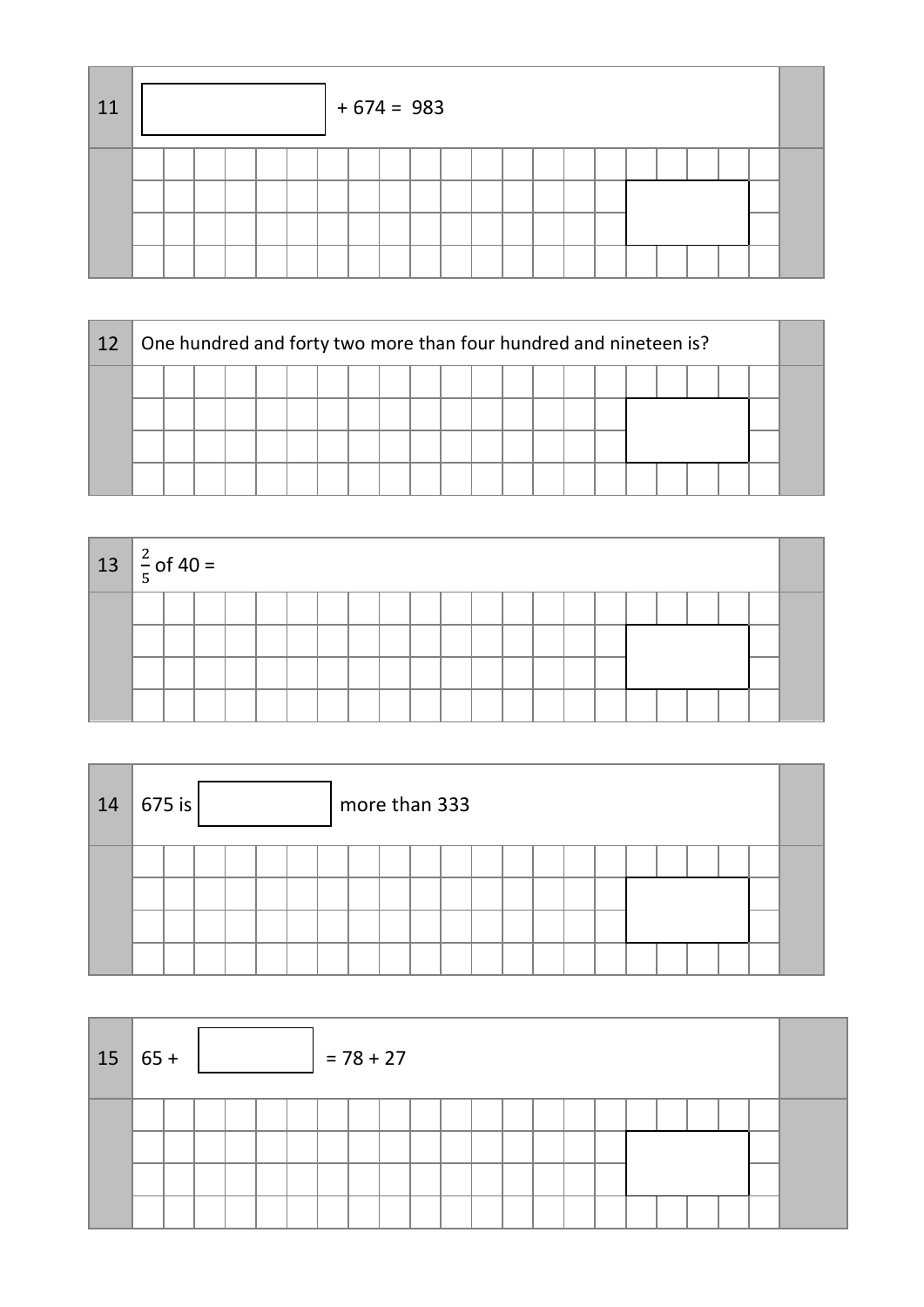



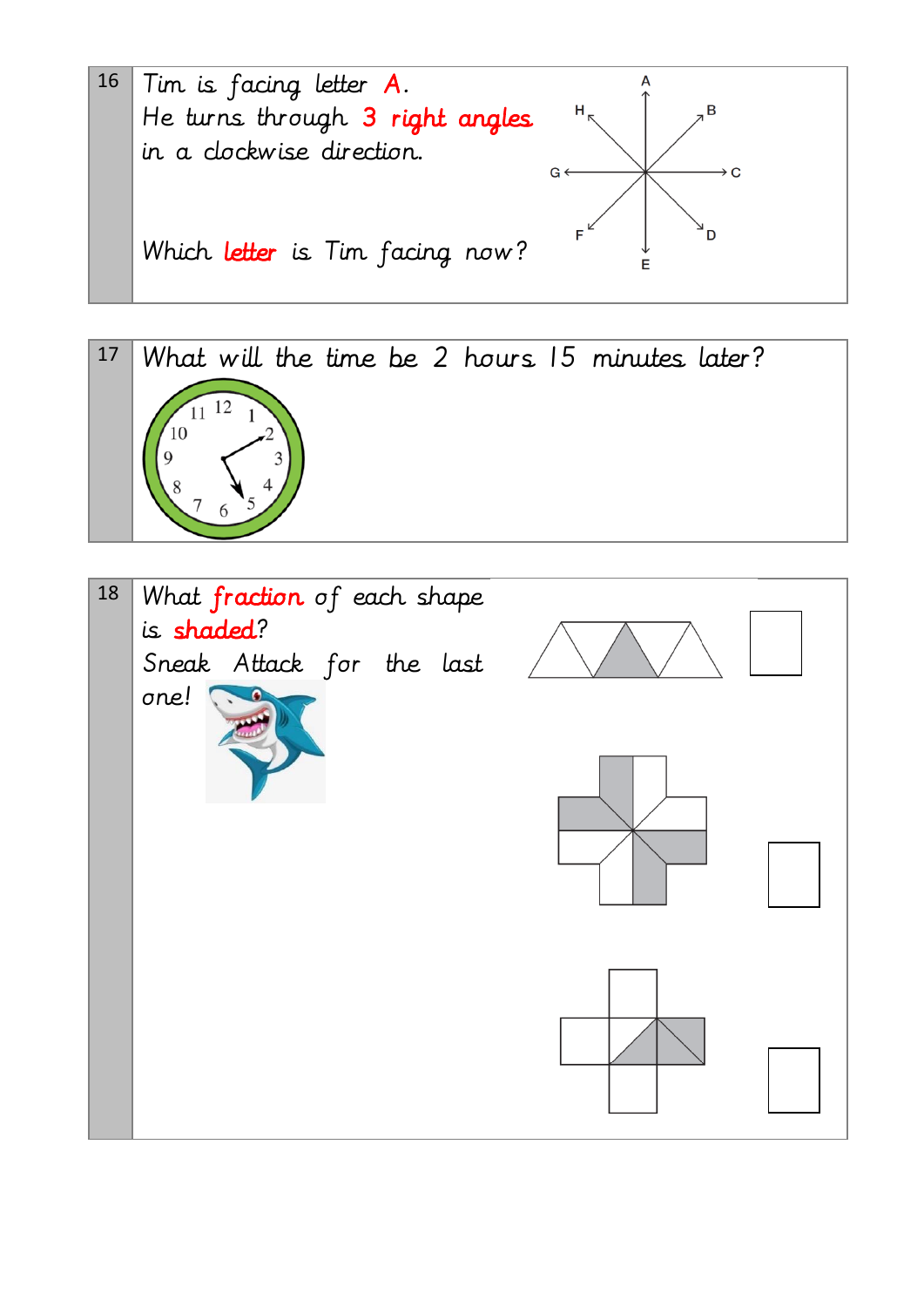19 Fill in the boxes to make the subtraction correct.

$$
-\frac{1}{1} \cdot \frac{6}{5} \cdot \frac{2}{1} \cdot \frac{1}{2} \cdot \frac{1}{1} \cdot \frac{1}{2} \cdot \frac{1}{1} \cdot \frac{1}{2} \cdot \frac{1}{1} \cdot \frac{1}{2} \cdot \frac{1}{2} \cdot \frac{1}{2} \cdot \frac{1}{2} \cdot \frac{1}{2} \cdot \frac{1}{2} \cdot \frac{1}{2} \cdot \frac{1}{2} \cdot \frac{1}{2} \cdot \frac{1}{2} \cdot \frac{1}{2} \cdot \frac{1}{2} \cdot \frac{1}{2} \cdot \frac{1}{2} \cdot \frac{1}{2} \cdot \frac{1}{2} \cdot \frac{1}{2} \cdot \frac{1}{2} \cdot \frac{1}{2} \cdot \frac{1}{2} \cdot \frac{1}{2} \cdot \frac{1}{2} \cdot \frac{1}{2} \cdot \frac{1}{2} \cdot \frac{1}{2} \cdot \frac{1}{2} \cdot \frac{1}{2} \cdot \frac{1}{2} \cdot \frac{1}{2} \cdot \frac{1}{2} \cdot \frac{1}{2} \cdot \frac{1}{2} \cdot \frac{1}{2} \cdot \frac{1}{2} \cdot \frac{1}{2} \cdot \frac{1}{2} \cdot \frac{1}{2} \cdot \frac{1}{2} \cdot \frac{1}{2} \cdot \frac{1}{2} \cdot \frac{1}{2} \cdot \frac{1}{2} \cdot \frac{1}{2} \cdot \frac{1}{2} \cdot \frac{1}{2} \cdot \frac{1}{2} \cdot \frac{1}{2} \cdot \frac{1}{2} \cdot \frac{1}{2} \cdot \frac{1}{2} \cdot \frac{1}{2} \cdot \frac{1}{2} \cdot \frac{1}{2} \cdot \frac{1}{2} \cdot \frac{1}{2} \cdot \frac{1}{2} \cdot \frac{1}{2} \cdot \frac{1}{2} \cdot \frac{1}{2} \cdot \frac{1}{2} \cdot \frac{1}{2} \cdot \frac{1}{2} \cdot \frac{1}{2} \cdot \frac{1}{2} \cdot \frac{1}{2} \cdot \frac{1}{2} \cdot \frac{1}{2} \cdot \frac{1}{2} \cdot \frac{1}{2} \cdot \frac{1}{2} \cdot \frac{1}{2} \cdot \frac{1}{2} \cdot \frac{1}{2} \cdot \frac{1}{2} \cdot \frac{1}{2} \cdot \frac{
$$

20 There are red, yellow and green sweets in the box. 2  $\frac{2}{5}$  of the sweets are red. 2  $\frac{2}{5}$  of the sweets are yellow. 12 of the sweets are green. How many sweets are there altogether?